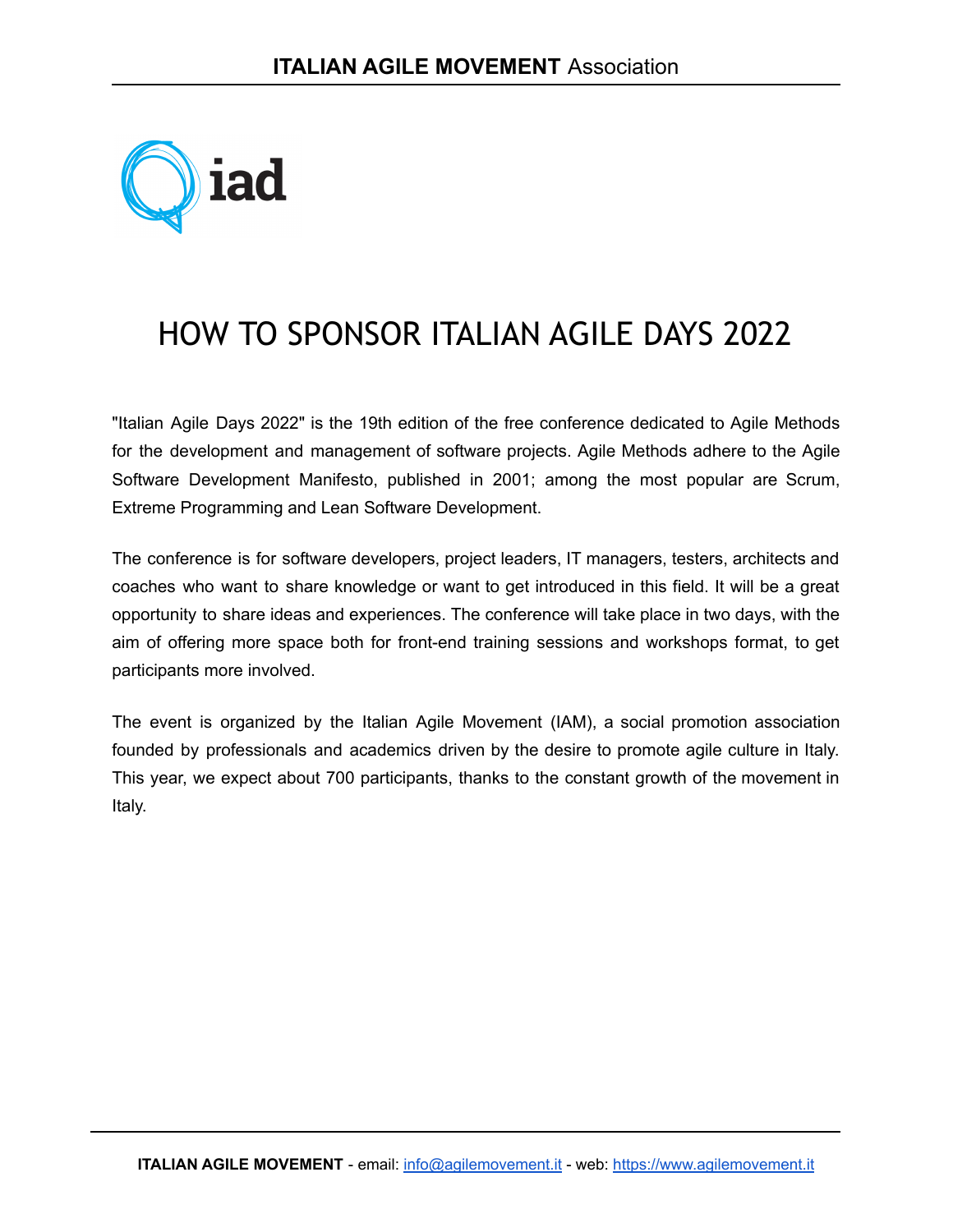# SPONSORSHIP LEVELS

### **Base Sponsor: €750,00** - Includes:

- **Mention** on the Italian Agile Days **website and social channels** (Twitter, Facebook, Linkedin).
- Exposure of any promotional material (expenses incurred by the sponsor) at attendant's registration desk.
- **2 reserved seats** for the day of Saturday (\*)
- **1 reserved seats** for the day of Friday (\*)
- Mention during the opening and closing sessions of the conference

 $(*)$  attendee names must be sent to sponsor@agilemovement. it by the 23<sup>rd</sup> of September 2022

#### **Main Sponsor** - **€1.500,00** - Includes:

- **Mention** on the Italian Agile Days **website and social channels** (Twitter, Facebook, Linkedin).
- **Reserved Company Desk** for promotional activities during the day of Saturday (completely in charge of the sponsor).
- **5 reserved seats** for the day of Saturday (\*)
- **2 reserved seats** for the day of Friday (\*)
- Mention during the opening and closing sessions of the conference

 $(*)$  attendee names must be sent to sponsor@agilemovement. it by the 23<sup>rd</sup> of September 2022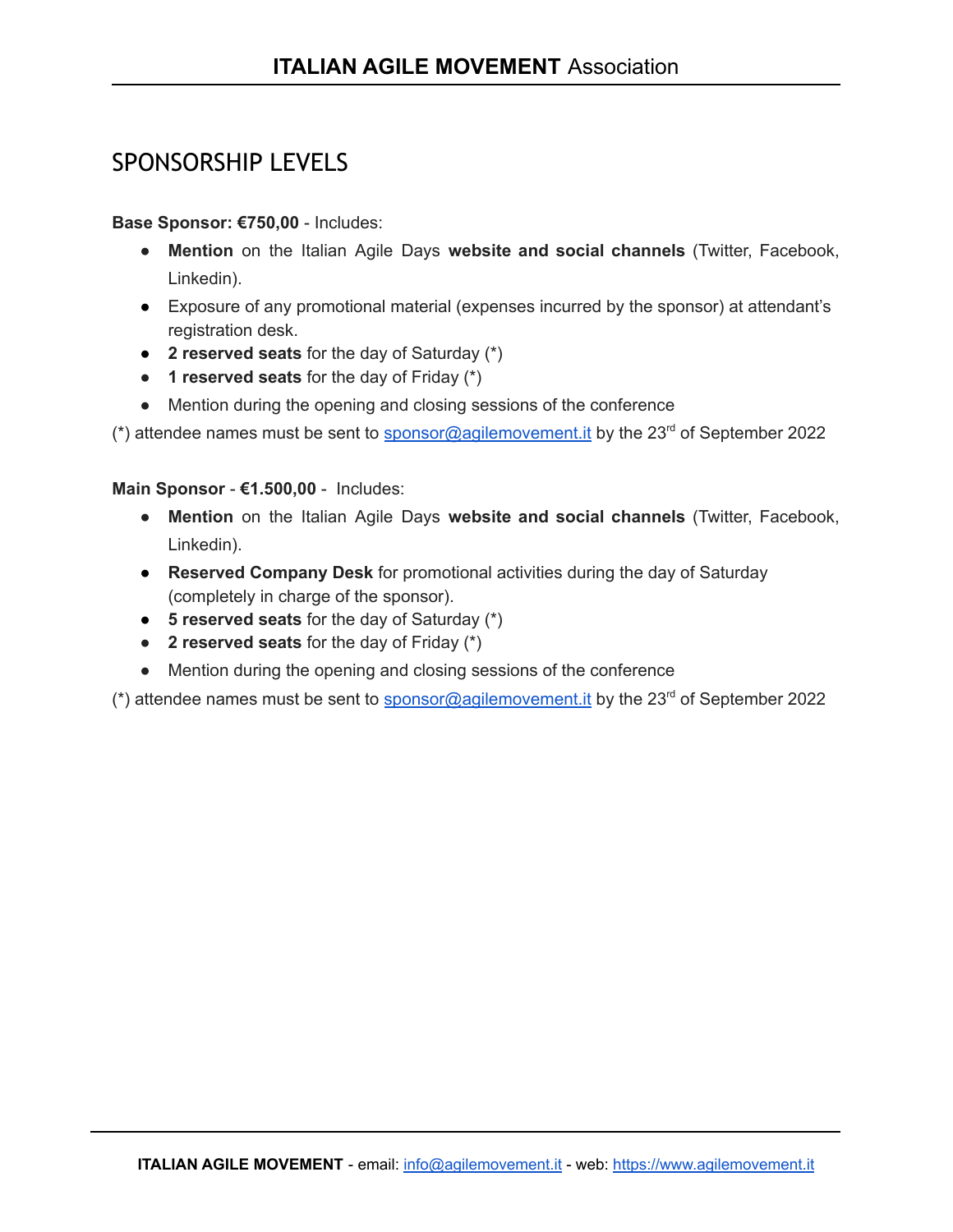## MEDIA PARTNERSHIP

A media partner offers free visibility and/or services, obtaining visibility return from the communication channels managed by IAM.

The agreement has typically an annual duration and the terms of the collaboration can be customized each time depending on the needs and nature of the events organized.

IAM offers:

- **Mention** on the Italian Agile Days **website and social channels** (Twitter, Facebook, Linkedin).
- **Mention** during the **opening and closing** sessions of the conference

Depending on the availability of the Media Partner we ask for:

- Free use of the services offered by the partner, if useful to the association
- Reporting IAM events on the Media Partner channels (social, website, other)
- An agreed number of in-depth articles to be published on Media Partner channels (eg interviews, end event report, etc.)

Further into this document you will find the **FAQ** section, where you can get answers to the most frequently asked questions from sponsors, including detailed information on how to become a sponsor. Do not hesitate to contact us if you do not find the answer to your question.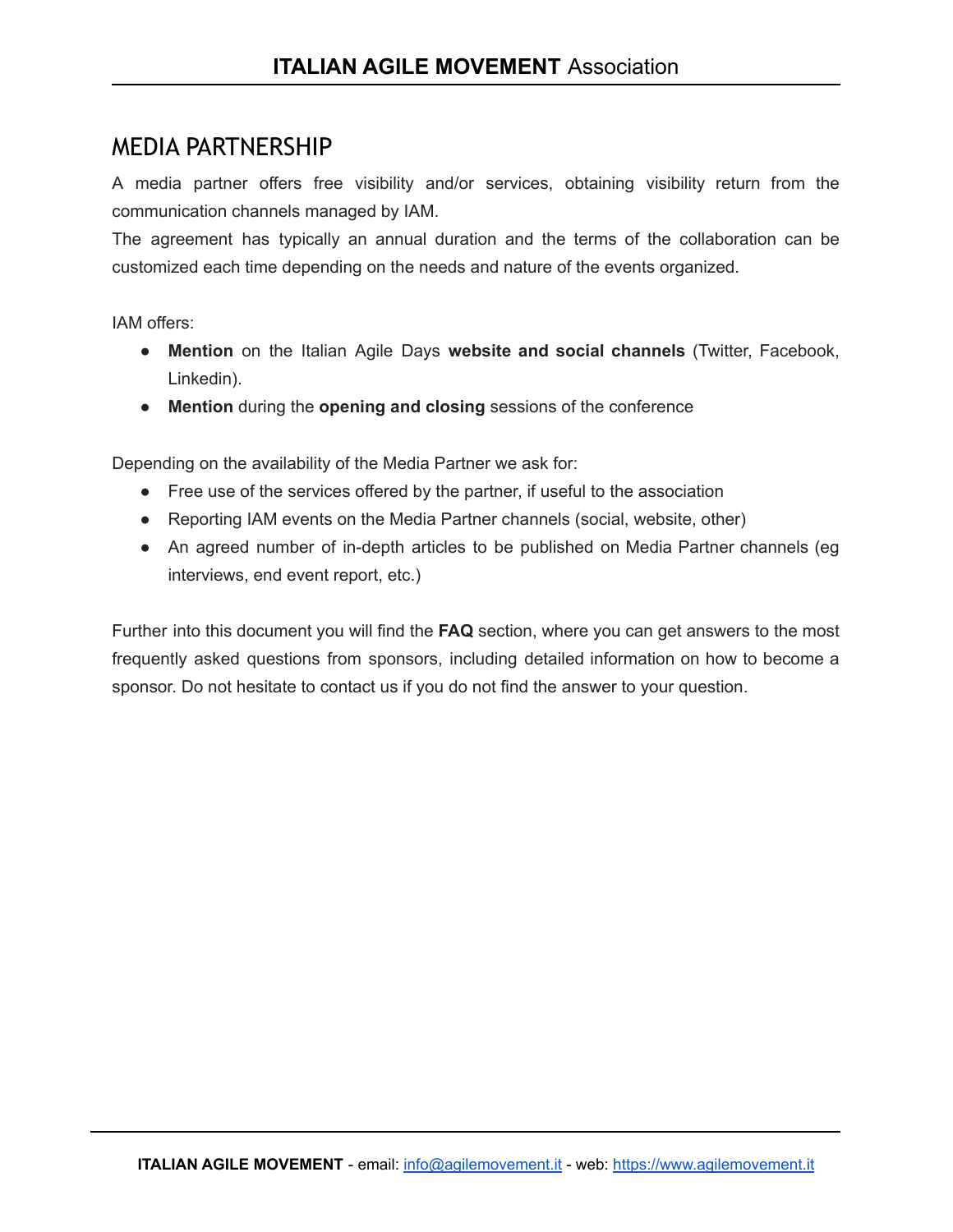# WHAT ARE AGILE METHODS?

Agile methods focus on the business value of released software; this value is built through the continuous conversation between developers and business people; through the frequent release of working software; through development techniques keeping the software flexible and maintainable.

A typical agile team develops software features incrementally, realizing and releasing them within short development cycles, from one to two weeks. The delivered software is usually supported by a suite of automated tests that verify the correctness. Agile organizations can achieve greater productivity because they are able to improve product quality, reduce waste and create a healthier and happier work environment.

It should be remembered the strong affinity between the Lean movement in manufacturing and the Agile movement. Some common features are:

- Optimizing the whole production process, not a single part;
- Continuous improvement driven by real results obtained;
- Respect for all people involved in the process and leadership sharing between all levels

In the early 2000s, agile methods were adopted by few pioneers. Today, these methods have been integrated in all aspects of Information Technology. Organizations and individuals that wish to excel should have to know these methods, practice them, and understand their spirit.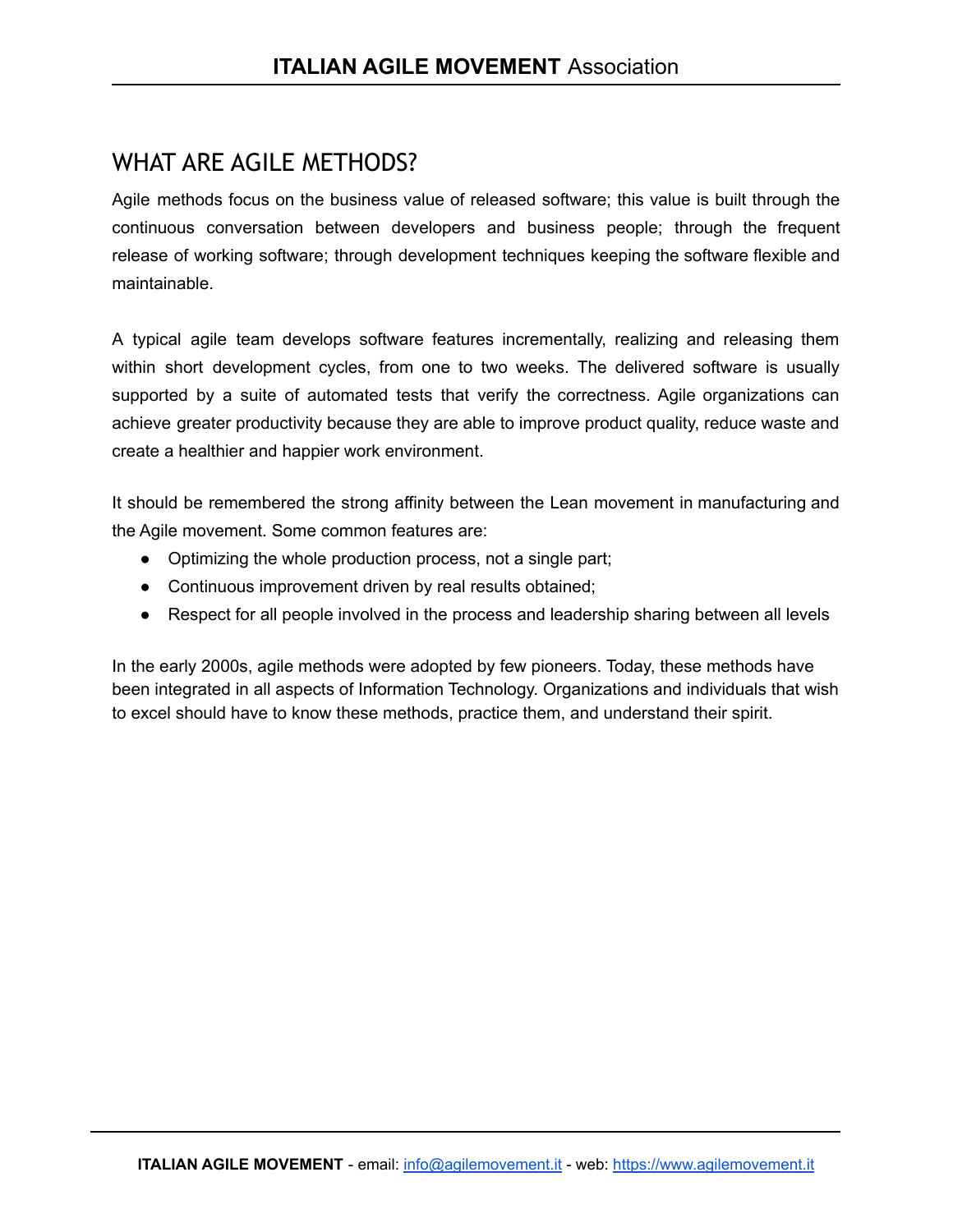

# HOW TO SPONSOR ITALIAN AGILE DAYS 2022 FAQ

#### *Italian Agile Days 2022 is organized by a company?*

No, Italian Agile Days 2022 is a product of the sum of many volunteering efforts expressed by some members of the Italian Agile Movement (IAM) community, a non-profit and social promotion association founded by professionals and academics driven by the desire to promote agile culture in Italy and organize the annual Agile Day(s) event among many others. All the expenses, fees, receipts, invoices will be managed by the association.

#### *How do I make payment for sponsorship?*

By Bank transfer to Intesa San Paolo, IBAN IT39M0306909606100000103129.

The account is owned by: *Associazione Italian Agile Movement, Via Guglielmo Oberdan 24, c/o Studio Musmeci, 25128 Brescia (BS).* Purpose: "Contributo per l'organizzazione dell'Italian Agile Day 2022".

You can also make payments via PayPal by sending to [tesoriere@agilemovement.it](mailto:tesoriere@agilemovement.it)

#### *Can I deduct the amount ?*

For Italian Companies, the expected deduction is equal to 10% of the declared income and, in any case, it can not exceed  $\epsilon$  70,000.00 (more specifically, the liberal payments are deductible up to the lower of the two limits). As an alternative to deductibility, companies may deduct from the enterprise income a sum of not more than EUR 2,065.83 or 2% of the declared business income, in lieu of money laundering in favor of social promotion.

#### *How can I deduct the amount?*

Italian Agile Movement association will issue a receipt of donation valid for tax deduction of the sponsorship expense.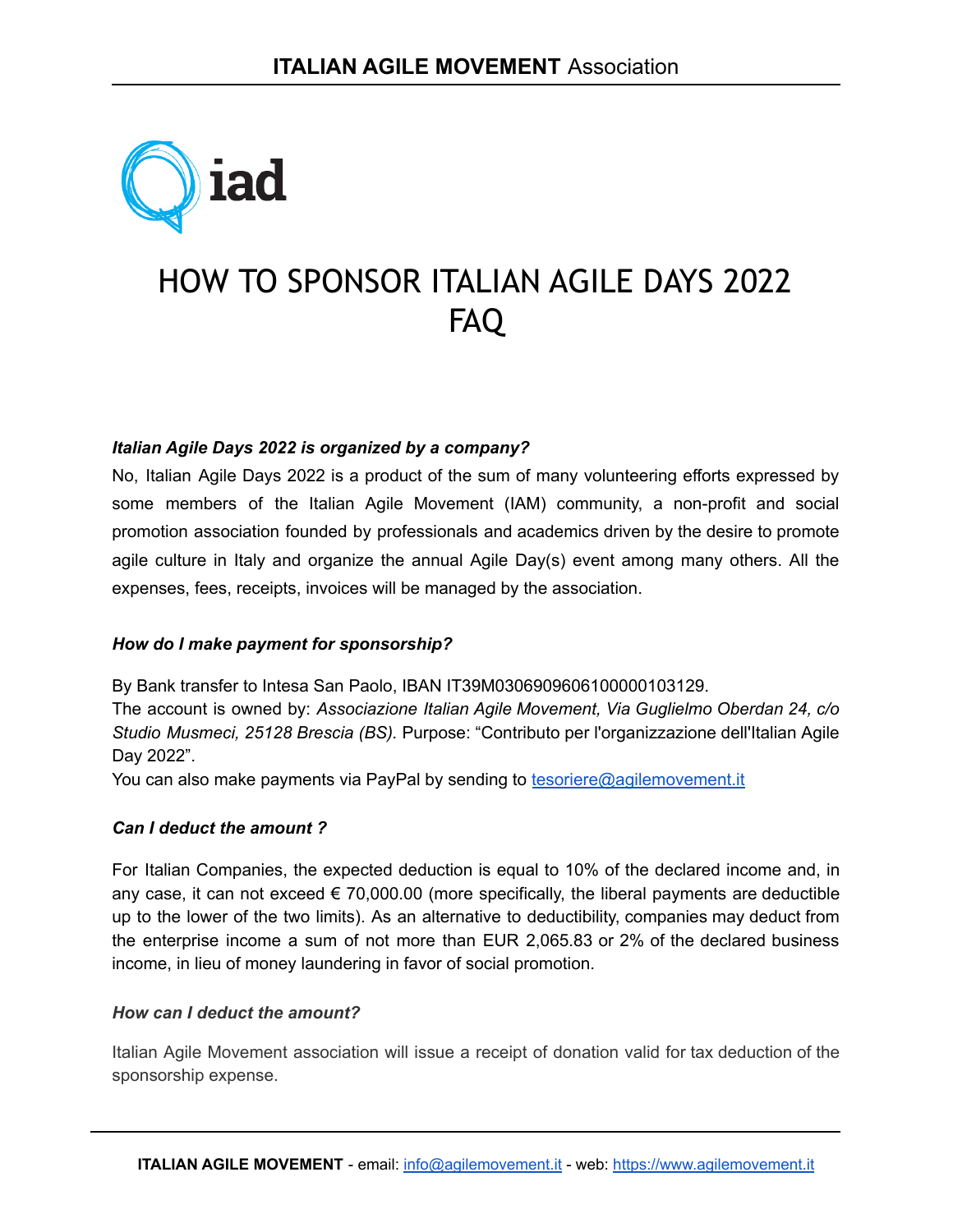#### *What if I would require an invoice?*

Because of the value of the association, your contribution as a Sponsor is considered an economic contribution for the purpose of sharing and promoting the agile knowledge and culture in Italy, which corresponds to a return of investment to the Sponsor in terms of visibility. This reason made IAM prefer to issue a receipt of donation valid for tax deduction. If this solution may not suit your need, you could ask for an invoice as "advertising services", which will require an extra cost equal to the 22% Italian VAT.

#### *How will the money be used?*

The organization of this kind of event has a lot of expense, below most significant: recordings of 4/5 video tracks, coffee breaks, participant insurance, room cleaning, leaflets and billboards, service fees for WebSite maintenance, etc. Last in presence event had cost around 20,000 Euros.

#### *Could I know how the event ended with regard to economic aspects?*

We track all expenses accurately and transparently; This year we will make a final report that will be published on the website <http://www.agileday.it>.

#### *What is the difference between the two levels of sponsorship?*

In the second level of sponsorship, defined as Main Sponsor, the company is also entitled to a reserved exhibition desk for company presentation, for its own initiatives and to do networking and hiring.

### *I am a Base Sponsor, when and where do I have to send the material to be distributed to the recording desk?*

The material to be distributed at the registration desk, for base sponsorship, must reach the organization at least the day before the event. The address of the reception will be communicated at the end of the sponsorship agreement.

#### *I am a Main Sponsor, how large is the reserved exhibition desk? How is it set up?*

A table of about 2m x 1m (no preliminary set-up), a pair of chairs, wi-fi connection, and electrical connections are provided. Please remember the desk is available for Main Sponsors only on Saturday.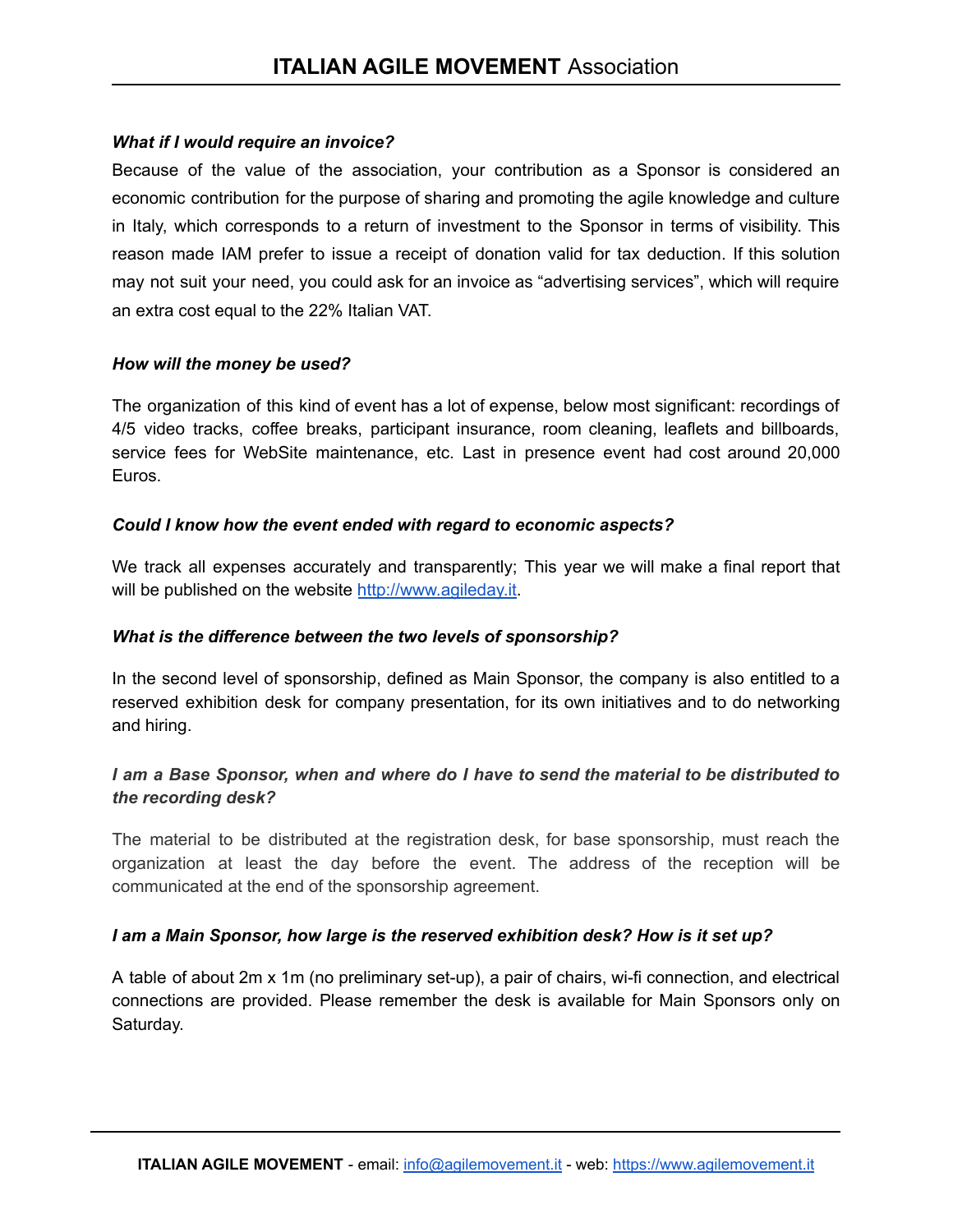#### *Can I add an additional stand (like surf stand)*

Yes, only for Main Sponsors.

#### *Is there a wall behind the desk to hang up promotional material?*

No, the space behind the desk can not be used to expose promotional material.

### *Can I hire people to distribute flyers?*

No, we want promotional material to be taken by participants only in self-service mode.

#### *How can I communicate the names of people who will have access to the conference?*

Sponsors will be able to email those names to [sponsor@agilemovement.it](mailto:sponsor@agilemovement.it).

## *I am a sponsor and have some reserved places for the conference for people of my company, only those people will be able to attend the conference?*

No, other people from your company, as well as people with reserved seat, will be able to join the conference as standard participant, as long as the available seats are available.

### *I am a Main Sponsor, some company people will follow the desk all day long: Are these the people I have to communicate to IAM for the reserved seats?*

No, if people at the desk do not attend the talk/workshop they are not taken into account for the reserved seats. Those places are reserved for people who intend to attend the conference as audiences.

#### *As well as economically, how can I contribute to improving the conference?*

Help us improve the visibility of our event. How? Visiting our social profiles, reacting to our posts with a like, or sharing our posts to your social network everywhere in the world. Ask your people to do the same! Here are our IAM social profiles:

- <https://www.linkedin.com/company/italian-agile-movement/>
- <https://twitter.com/agileday>
- <https://www.facebook.com/agileday>